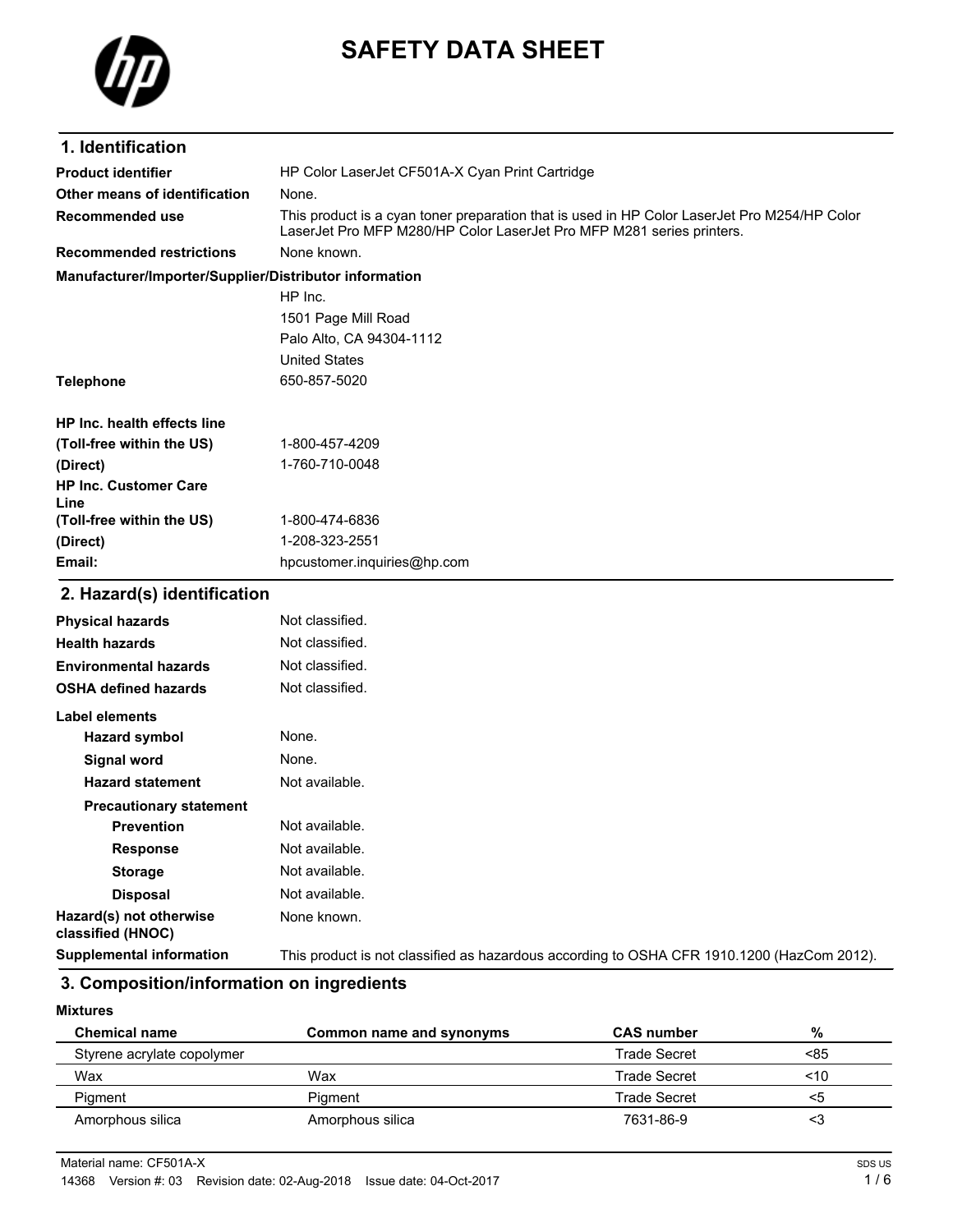| 4. First-aid measures                                           |                                                                                                                                                                                                   |  |  |  |
|-----------------------------------------------------------------|---------------------------------------------------------------------------------------------------------------------------------------------------------------------------------------------------|--|--|--|
| <b>Inhalation</b>                                               | Move person to fresh air immediately. If irritation persists, consult a physician.                                                                                                                |  |  |  |
| <b>Skin contact</b>                                             | Wash affected areas thoroughly with mild soap and water. Get medical attention if irritation<br>develops or persists.                                                                             |  |  |  |
| Eye contact                                                     | Do not rub eyes. Immediately flush with large amounts of clean, warm water (low pressure) for at<br>least 15 minutes or until particles are removed. If irritation persists, consult a physician. |  |  |  |
| Ingestion                                                       | Rinse mouth out with water. Drink one to two glasses of water. If symptoms occur, consult a<br>physician.                                                                                         |  |  |  |
| <b>Most important</b><br>symptoms/effects, acute and<br>delayed | Not available.                                                                                                                                                                                    |  |  |  |
| 5. Fire-fighting measures                                       |                                                                                                                                                                                                   |  |  |  |
| Suitable extinguishing media                                    | CO <sub>2</sub> , water, or dry chemical                                                                                                                                                          |  |  |  |
| Ilnsuitable extinguishing                                       | None known                                                                                                                                                                                        |  |  |  |

| Unsuitable extinguishing<br>media                                | None known.                                                                                                            |
|------------------------------------------------------------------|------------------------------------------------------------------------------------------------------------------------|
| Specific hazards arising from<br>the chemical                    | Like most organic material in powder form, toner can form explosive dust-air mixtures when finely<br>dispersed in air. |
| Special protective equipment<br>and precautions for firefighters | Not available.                                                                                                         |
| <b>Fire fighting</b><br>equipment/instructions                   | If fire occurs in the printer, treat as an electrical fire.                                                            |
| <b>Specific methods</b>                                          | None established.                                                                                                      |

#### **6. Accidental release measures**

| <b>Personal precautions,</b><br>protective equipment and<br>emergency procedures | Minimize dust generation and accumulation.                                                                                                                                                                                                                                                                                           |  |  |  |
|----------------------------------------------------------------------------------|--------------------------------------------------------------------------------------------------------------------------------------------------------------------------------------------------------------------------------------------------------------------------------------------------------------------------------------|--|--|--|
| <b>Methods and materials for</b><br>containment and cleaning up                  | Slowly vacuum or sweep the material into a bag or other sealed container. Clean remainder with a<br>damp cloth or vacuum cleaner. If a vacuum is used, the motor must be rated as dust<br>explosion-proof. Fine powder can form explosive dust-air mixtures. Dispose of in compliance with<br>federal, state, and local regulations. |  |  |  |
| <b>Environmental precautions</b>                                                 | Do not flush into surface water or sanitary sewer system. See also section 13 Disposal<br>considerations.                                                                                                                                                                                                                            |  |  |  |
| 7. Handling and storage                                                          |                                                                                                                                                                                                                                                                                                                                      |  |  |  |
| <b>Precautions for safe handling</b>                                             | Keep out of the reach of children. Avoid inhalation of dust and contact with skin and eyes. Use with<br>adequate ventilation. Keep away from excessive heat, sparks, and open flames.                                                                                                                                                |  |  |  |
| Conditions for safe storage.                                                     | Keep out of the reach of children. Keep tightly closed and dry. Store at room temperature. Store                                                                                                                                                                                                                                     |  |  |  |

| Conditions for safe storage,    |                             |  | Keep out of the reach of children. Keep tightly closed and dry. Store at room temperature. Store |
|---------------------------------|-----------------------------|--|--------------------------------------------------------------------------------------------------|
| including any incompatibilities | away from strong oxidizers. |  |                                                                                                  |

## **8. Exposure controls/personal protection**

**Occupational exposure limits** This mixture has no ingredients that have PEL, TLV, or other recommended exposure limit.

| US. NIOSH: Pocket Guide to Chemical Hazards<br><b>Components</b> | <b>Type</b>                                                                                   | Value                                                                                          |  |  |
|------------------------------------------------------------------|-----------------------------------------------------------------------------------------------|------------------------------------------------------------------------------------------------|--|--|
| Amorphous silica (CAS<br>7631-86-9)                              | <b>TWA</b>                                                                                    | $6 \text{ mg/m}$                                                                               |  |  |
| <b>Biological limit values</b>                                   |                                                                                               | No biological exposure limits noted for the ingredient(s).                                     |  |  |
| <b>Exposure guidelines</b>                                       | USA OSHA (TWA/PEL): 15 mg/m3 (Total Dust), 5 mg/m3 (Respirable Fraction)                      |                                                                                                |  |  |
|                                                                  | ACGIH (TWA/TLV): 10 mg/m3 (Inhalable Particulate), 3 mg/m3 (Respirable Particulate)           |                                                                                                |  |  |
|                                                                  | Amorphous silica: USA OSHA (TWA/PEL): 20 mppcf 80 (mg/m3)/%SiO2, ACGIH (TWA/TLV): 10<br>mq/m3 |                                                                                                |  |  |
|                                                                  |                                                                                               | TRGS 900 (Luftgrenzwert) - 10 mg/m3 (Einatembare partikel), 3 mg/m3 (Alveolengängige fraktion) |  |  |
| Appropriate engineering<br>controls                              | Use in a well ventilated area.                                                                |                                                                                                |  |  |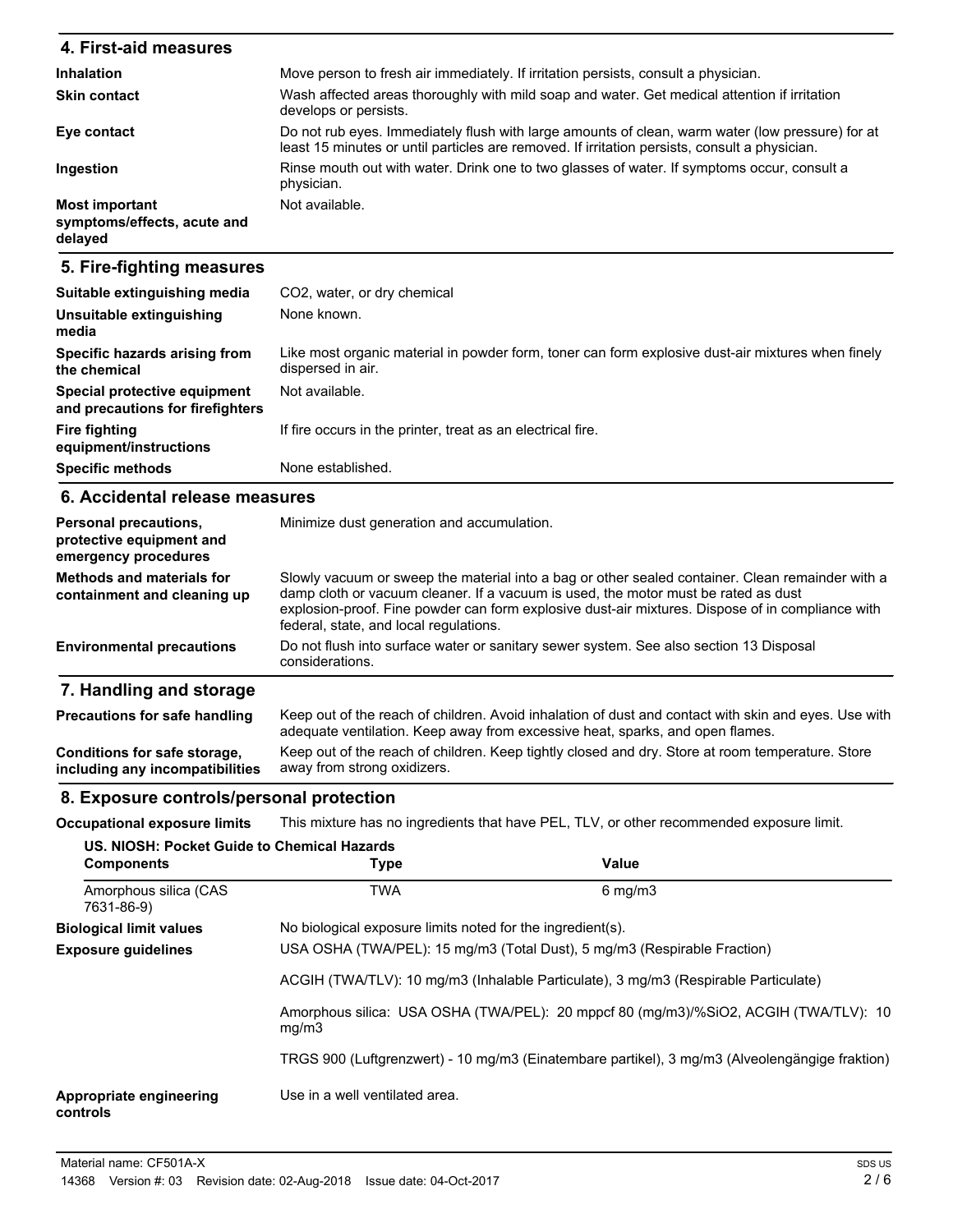#### **Individual protection measures, such as personal protective equipment**

| <b>Eye/face protection</b>    | Not available. |
|-------------------------------|----------------|
| <b>Skin protection</b>        |                |
| <b>Hand protection</b>        | Not available. |
| Other                         | Not available. |
| <b>Respiratory protection</b> | Not available. |
| <b>Thermal hazards</b>        | Not available. |

### **9. Physical and chemical properties**

| Appearance                                        | Fine powder                                                   |  |  |  |
|---------------------------------------------------|---------------------------------------------------------------|--|--|--|
| <b>Physical state</b>                             | Solid.                                                        |  |  |  |
| Form                                              | solid                                                         |  |  |  |
| Color                                             | Cyan                                                          |  |  |  |
| Odor                                              | Slight plastic odor                                           |  |  |  |
| <b>Odor threshold</b>                             | Not available.                                                |  |  |  |
| pH                                                | Not applicable                                                |  |  |  |
| Melting point/freezing point                      | Not available.                                                |  |  |  |
| Initial boiling point and boiling<br>range        | Not applicable                                                |  |  |  |
| <b>Flash point</b>                                | Not applicable                                                |  |  |  |
| <b>Evaporation rate</b>                           | Not applicable                                                |  |  |  |
| Flammability (solid, gas)                         | Not available.                                                |  |  |  |
| Upper/lower flammability or explosive limits      |                                                               |  |  |  |
| <b>Flammability limit - lower</b><br>$(\% )$      | Not flammable                                                 |  |  |  |
| <b>Flammability limit - upper</b><br>$(\% )$      | Not available.                                                |  |  |  |
| Explosive limit - lower (%)                       | Not available.                                                |  |  |  |
| Explosive limit - upper (%)                       | Not available.                                                |  |  |  |
| Vapor pressure                                    | Not applicable                                                |  |  |  |
| <b>Vapor density</b>                              | Not applicable                                                |  |  |  |
| Solubility(ies)                                   |                                                               |  |  |  |
| Solubility (water)                                | Negligible in water. Partially soluble in toluene and xylene. |  |  |  |
| <b>Partition coefficient</b><br>(n-octanol/water) | Not available.                                                |  |  |  |
| <b>Auto-ignition temperature</b>                  | Not applicable                                                |  |  |  |
| <b>Decomposition temperature</b>                  | $>$ 392 °F ( $>$ 200 °C)                                      |  |  |  |
| <b>Viscosity</b>                                  | Not applicable                                                |  |  |  |
| <b>Other information</b>                          |                                                               |  |  |  |
| <b>Oxidizing properties</b>                       | No information available.                                     |  |  |  |
| <b>Percent volatile</b>                           | 0 % estimated                                                 |  |  |  |
| <b>Softening point</b>                            | 176 - 266 °F (80 - 130 °C)                                    |  |  |  |
| <b>Specific gravity</b>                           | $1 - 1.2$                                                     |  |  |  |

### **10. Stability and reactivity**

| <b>Reactivity</b>                            | Not available.                          |
|----------------------------------------------|-----------------------------------------|
| <b>Chemical stability</b>                    | Stable under normal storage conditions. |
| <b>Possibility of hazardous</b><br>reactions | Will not occur.                         |
| <b>Conditions to avoid</b>                   | Imaging Drum: Exposure to light         |
| Incompatible materials                       | Strong oxidizers                        |
| <b>Hazardous decomposition</b><br>products   | Carbon monoxide and carbon dioxide.     |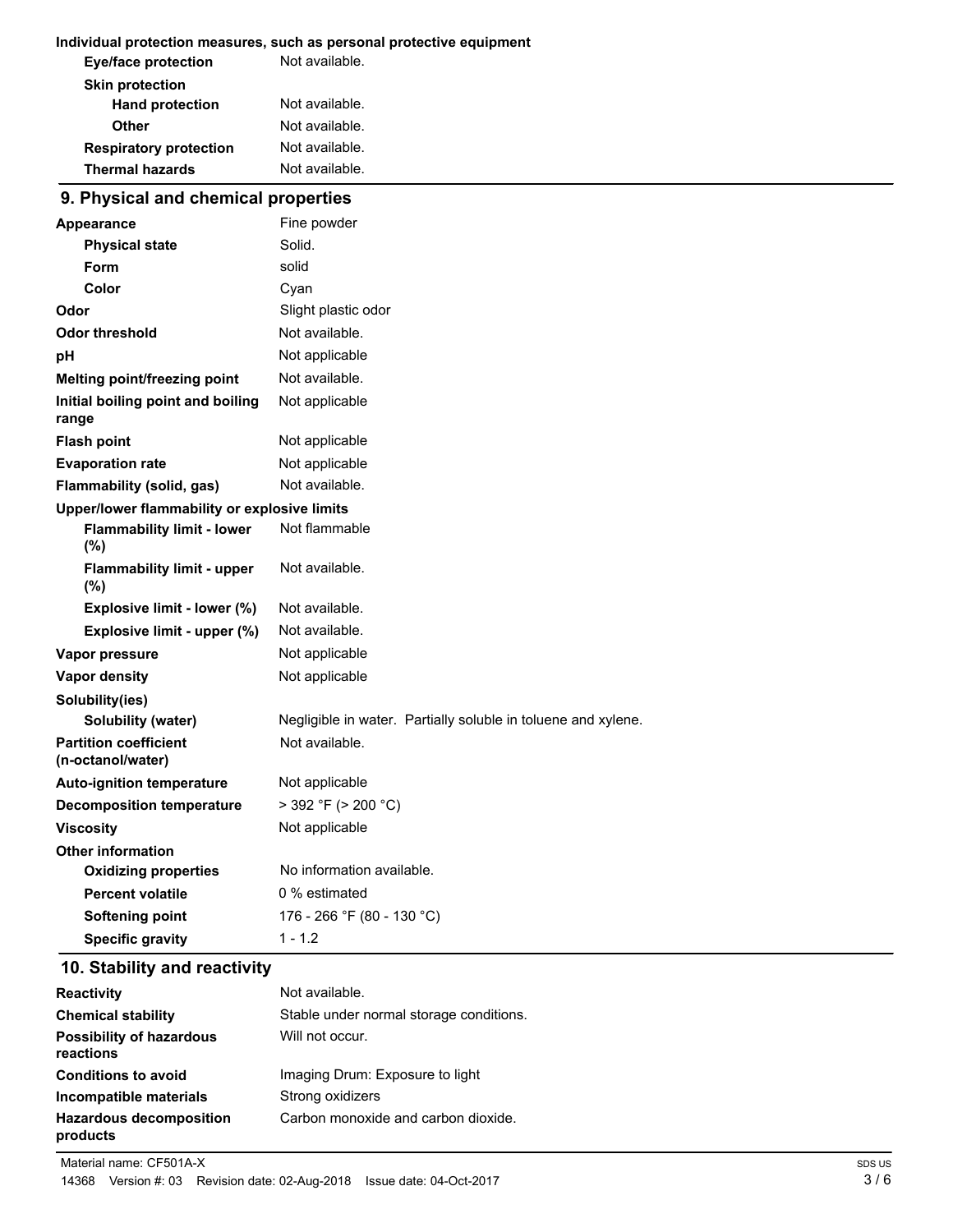## **11. Toxicological information**

#### **Information on likely routes of exposure**

| <b>Inhalation</b>                                                                  | Under normal conditions of intended use, this material is not expected to be an inhalation hazard.                                                              |                                                     |  |
|------------------------------------------------------------------------------------|-----------------------------------------------------------------------------------------------------------------------------------------------------------------|-----------------------------------------------------|--|
| <b>Skin contact</b>                                                                | Contact with skin may result in mild irritation.                                                                                                                |                                                     |  |
| Eye contact                                                                        | Contact with eyes may result in mild irritation.                                                                                                                |                                                     |  |
| Ingestion                                                                          | Ingestion is not a likely route of exposure.                                                                                                                    |                                                     |  |
| Symptoms related to the<br>physical, chemical and<br>toxicological characteristics | Not available.                                                                                                                                                  |                                                     |  |
| Information on toxicological effects                                               |                                                                                                                                                                 |                                                     |  |
| <b>Acute toxicity</b>                                                              | Based on available data, the classification criteria are not met.                                                                                               |                                                     |  |
| <b>Product</b>                                                                     | <b>Species</b>                                                                                                                                                  | <b>Test Results</b>                                 |  |
| CF501A-X                                                                           |                                                                                                                                                                 |                                                     |  |
| <u>Acute</u><br>LD50                                                               |                                                                                                                                                                 | > 2000 mg/kg                                        |  |
| <b>Skin corrosion/irritation</b>                                                   | Based on available data, the classification criteria are not met.                                                                                               |                                                     |  |
| Serious eye damage/eye<br>irritation                                               | Based on available data, the classification criteria are not met.                                                                                               |                                                     |  |
| Respiratory or skin sensitization                                                  |                                                                                                                                                                 |                                                     |  |
| <b>Respiratory sensitization</b>                                                   | Based on available data, the classification criteria are not met.                                                                                               |                                                     |  |
| <b>Skin sensitization</b>                                                          | Based on available data, the classification criteria are not met.                                                                                               |                                                     |  |
| Germ cell mutagenicity                                                             | Negative, does not indicate mutagenic potential (Ames Test: Salmonella typhimurium)<br>Based on available data, the classification criteria are not met.        |                                                     |  |
| Carcinogenicity                                                                    | Based on available data, the classification criteria are not met.                                                                                               |                                                     |  |
| IARC Monographs. Overall Evaluation of Carcinogenicity                             |                                                                                                                                                                 |                                                     |  |
| Amorphous silica (CAS 7631-86-9)                                                   | OSHA Specifically Regulated Substances (29 CFR 1910.1001-1050)                                                                                                  | 3 Not classifiable as to carcinogenicity to humans. |  |
| Not regulated.<br>Not listed.                                                      | US. National Toxicology Program (NTP) Report on Carcinogens                                                                                                     |                                                     |  |
| <b>Reproductive toxicity</b>                                                       | Based on available data, the classification criteria are not met.                                                                                               |                                                     |  |
| Specific target organ toxicity -<br>single exposure                                | Based on available data, the classification criteria are not met.                                                                                               |                                                     |  |
| Specific target organ toxicity -<br>repeated exposure                              | Based on available data, the classification criteria are not met.                                                                                               |                                                     |  |
| <b>Aspiration hazard</b>                                                           | Based on available data, the classification criteria are not met.                                                                                               |                                                     |  |
| <b>Further information</b>                                                         | Complete toxicity data are not available for this specific formulation<br>Refer to Section 2 for potential health effects and Section 4 for first aid measures. |                                                     |  |

### **12. Ecological information**

| <b>Ecotoxicity</b>               |                   | LC50: > 100 mg/l, Fish, 96.00 Hours |                      |  |
|----------------------------------|-------------------|-------------------------------------|----------------------|--|
| <b>Product</b>                   |                   | <b>Species</b>                      | <b>Test Results</b>  |  |
| CF501A-X                         |                   |                                     |                      |  |
| <b>Aquatic</b>                   |                   |                                     |                      |  |
| Algae                            | ErC <sub>50</sub> | Algae                               | > 100 mg/l, 72 Hours |  |
| Crustacea                        | EC50              | Crustacea                           | > 100 mg/l, 48 Hours |  |
| Fish                             | <b>LC50</b>       | Fish                                | > 100 mg/l, 96 Hours |  |
| Persistence and degradability    | Not available.    |                                     |                      |  |
| <b>Bioaccumulative potential</b> | Not available.    |                                     |                      |  |
| <b>Mobility in soil</b>          | Not available.    |                                     |                      |  |
| Other adverse effects            | Not available.    |                                     |                      |  |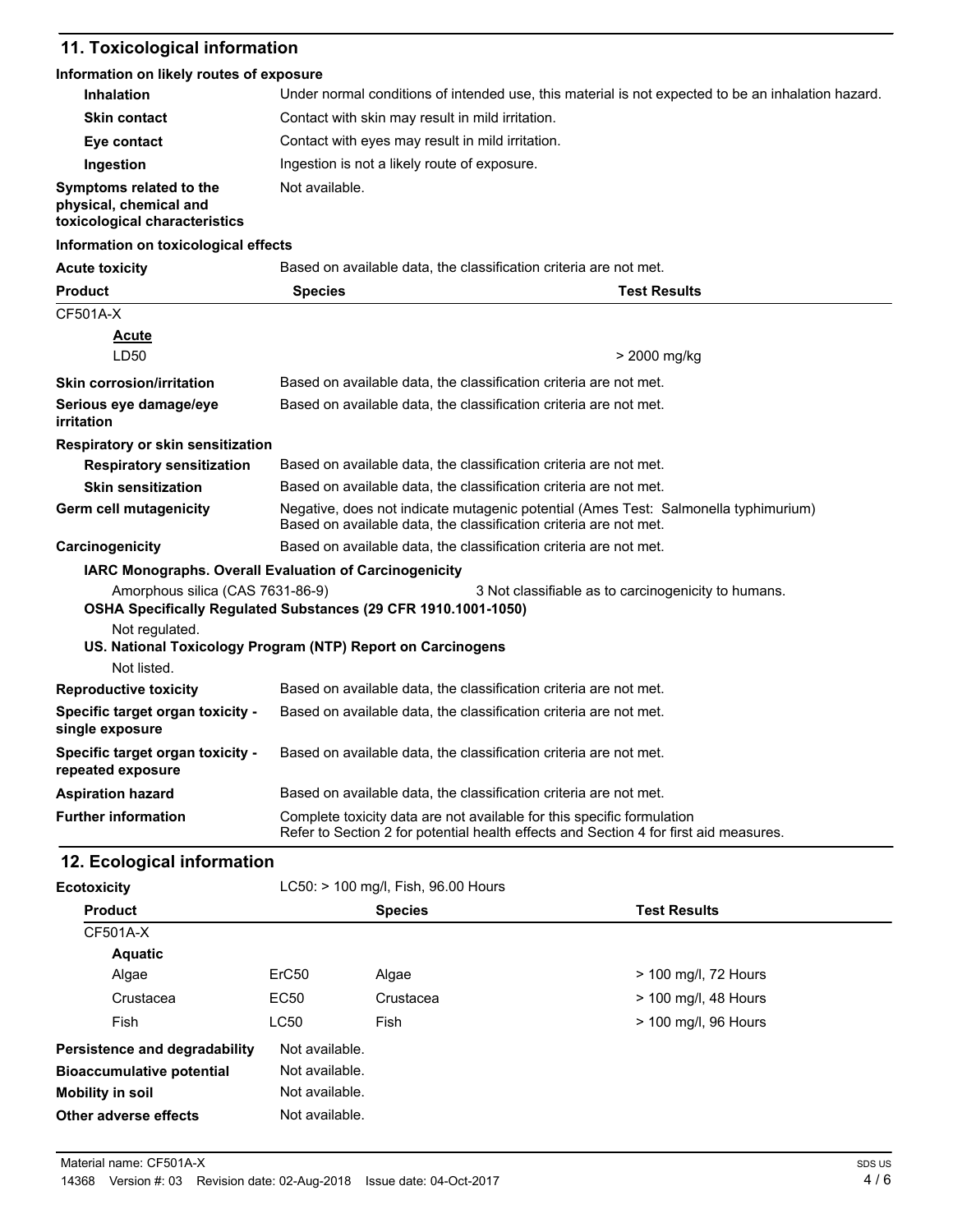| 13. Disposal considerations |
|-----------------------------|
|-----------------------------|

| <b>Disposal instructions</b>                                            | Do not shred toner cartridge, unless dust-explosion prevention measures are taken. Finely<br>dispersed particles may form explosive mixtures in air. Dispose of in compliance with federal,<br>state, and local regulations.                                                                                      |
|-------------------------------------------------------------------------|-------------------------------------------------------------------------------------------------------------------------------------------------------------------------------------------------------------------------------------------------------------------------------------------------------------------|
|                                                                         | HP's Planet Partners (trademark) supplies recycling program enables simple, convenient recycling<br>of HP original inkjet and LaserJet supplies. For more information and to determine if this service<br>is available in your location, please visit http://www.hp.com/recycle.                                  |
| 14. Transport information                                               |                                                                                                                                                                                                                                                                                                                   |
| <b>Further information</b>                                              | Not a dangerous good under DOT, IATA, ADR, IMDG, or RID.                                                                                                                                                                                                                                                          |
| 15. Regulatory information                                              |                                                                                                                                                                                                                                                                                                                   |
| <b>US federal regulations</b>                                           | US EPA TSCA Inventory: All chemical substances in this product comply with all rules or orders<br>under TSCA.                                                                                                                                                                                                     |
|                                                                         | TSCA Section 12(b) Export Notification (40 CFR 707, Subpt. D)                                                                                                                                                                                                                                                     |
| Not regulated.<br><b>CERCLA Hazardous Substance List (40 CFR 302.4)</b> |                                                                                                                                                                                                                                                                                                                   |
| Not listed.<br><b>SARA 304 Emergency release notification</b>           |                                                                                                                                                                                                                                                                                                                   |
| Not regulated.                                                          | OSHA Specifically Regulated Substances (29 CFR 1910.1001-1050)                                                                                                                                                                                                                                                    |
| Not regulated.                                                          |                                                                                                                                                                                                                                                                                                                   |
|                                                                         | Superfund Amendments and Reauthorization Act of 1986 (SARA)                                                                                                                                                                                                                                                       |
| <b>Hazard categories</b>                                                | Immediate Hazard - No<br>Delayed Hazard - No<br>Fire Hazard - No<br>Pressure Hazard - No<br>Reactivity Hazard - No                                                                                                                                                                                                |
| SARA 302 Extremely hazardous substance                                  |                                                                                                                                                                                                                                                                                                                   |
| Not listed.                                                             |                                                                                                                                                                                                                                                                                                                   |
| SARA 311/312 Hazardous<br>chemical                                      | No                                                                                                                                                                                                                                                                                                                |
| <b>Other federal regulations</b>                                        |                                                                                                                                                                                                                                                                                                                   |
|                                                                         | Clean Air Act (CAA) Section 112 Hazardous Air Pollutants (HAPs) List                                                                                                                                                                                                                                              |
| Not regulated.                                                          | Clean Air Act (CAA) Section 112(r) Accidental Release Prevention (40 CFR 68.130)                                                                                                                                                                                                                                  |
| Not regulated.                                                          |                                                                                                                                                                                                                                                                                                                   |
| <b>Safe Drinking Water Act</b><br>(SDWA)                                | Not regulated.                                                                                                                                                                                                                                                                                                    |
| <b>US state regulations</b>                                             | <b>Not Listed</b>                                                                                                                                                                                                                                                                                                 |
| <b>Regulatory information</b>                                           | All chemical substances in this HP product have been notified or are exempt from notification<br>under chemical substances notification laws in the following countries: US (TSCA), EU<br>(EINECS/ELINCS), Switzerland, Canada (DSL/NDSL), Australia, Japan, Philippines, South Korea,<br>New Zealand, and China. |
|                                                                         | 16. Other information, including date of preparation or last revision                                                                                                                                                                                                                                             |
| <b>Issue date</b>                                                       | 04-Oct-2017                                                                                                                                                                                                                                                                                                       |
| <b>Revision date</b>                                                    | 02-Aug-2018                                                                                                                                                                                                                                                                                                       |
| <b>Version#</b>                                                         | 03                                                                                                                                                                                                                                                                                                                |

This SDS was prepared in accordance with USA OSHA Hazard Communications regulation (29 CFR 1910.1200). **Other information**